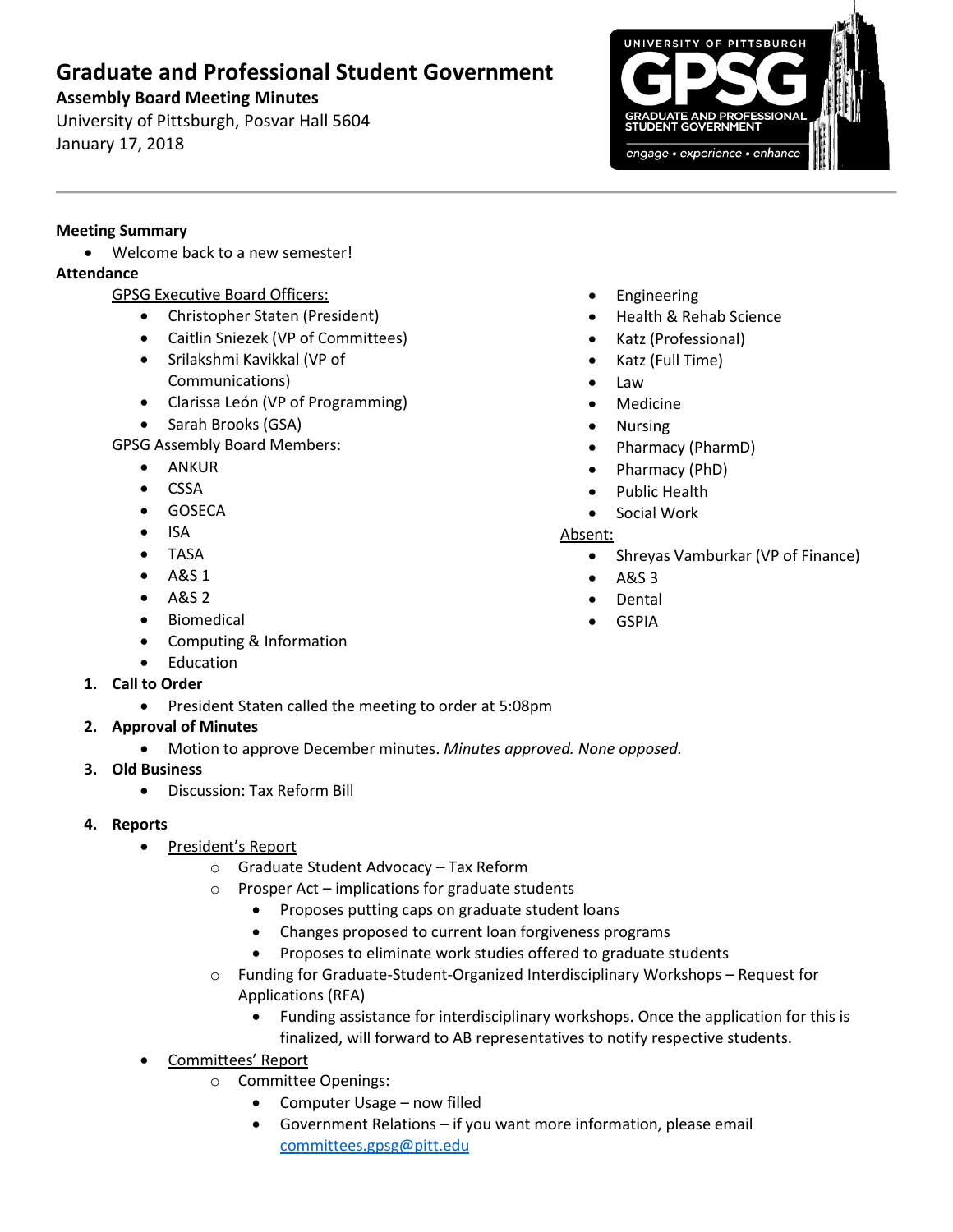- Communications' Report
	- $\circ$  GPSG LinkedIn page will soon be online so students can add GPSG to their profiles
	- $\circ$  AB Student spotlight surveys will be sent out tonight for any students interested in being featured on the spotlight.
	- o TEDxUniversityofPittsburgh First salon tentatively scheduled for the first week of February Main event tentatively set for the last week in March
	- o Pitt Challenge Hackathon please visit [www.pittchallenege.com](http://www.pittchallenege.com/)
		- February 2, 2018
	- o Pitt Day in Harrisburg
		- 10 openings for a Pitt Day Leader
- Finance's Report
	- o GPSG Financial Report
		- GSPG and GSA's expenses
		- December Travel Grants
		- Supplemental Funding
- Programming's Report
	- $\circ$  Pitt Arts February 8<sup>th</sup> Musical Thrones Event
		- Please visit Eventbrite
	- o EPC Meeting on Thursday, January 18th at 5:30pm in WPU
- Executive Administrator's Report
	- o 2018 2019 Elections
		- Call for candidates: February  $15^{th}$  March  $8^{th}$
		- 2018 Leadership and Service Award
			- Nomination Process
				- a. Self-nominated applications including:
					- i. Two Personal Essays
					- ii. Two Letters of Support
			- Nomination Period: January  $26^{th}$  February  $16^{th}$
			- Leadership and Service Review Committee interested representatives, please email [gpsg@pitt.edu](mailto:gpsg@pitt.edu) for further details
- Assembly Board Member Reports
	- o *Arts & Sciences*
		- No report
	- o *Biomedical*
		- No report
	- o *Dental Medicine*
		- No report
	- o *Education*
		- No report
	- o *Engineering*
		- Schedule of events and meetings for the semester will be finalized next week
		- Ski Trip will hopefully be in February, will be talking to the Business School when planning is started – [egso@pitt.edu](mailto:egso@pitt.edu)
		- Held an "Autoship" seminar 1/9
		- Planning Engineering Activities Fair with the UG Engineering Student Council in January
	- o *GSPIA*
		- No report
	- o *School of Computing & Information*
		- No report
	- o *Katz (Full Time)*
		- No report
	- o *Katz (Part Time)*